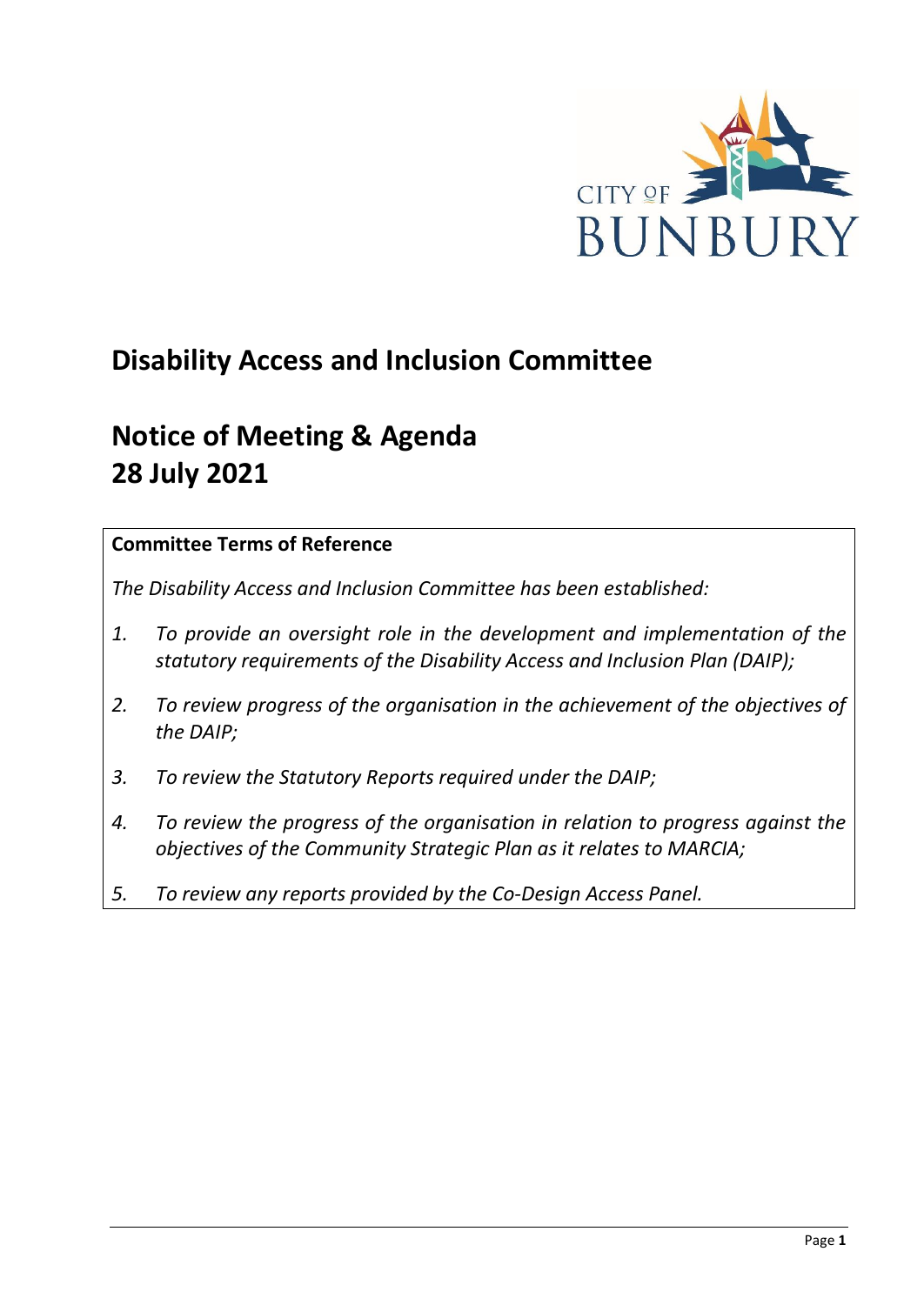#### **Table of Contents**

| ubie |  |
|------|--|
|      |  |
|      |  |

Item No

#### Page No

| 1. |     |                                                                     |  |
|----|-----|---------------------------------------------------------------------|--|
| 2. |     |                                                                     |  |
| З. |     |                                                                     |  |
| 4. |     |                                                                     |  |
|    | 4.1 |                                                                     |  |
|    | 4.2 |                                                                     |  |
| 5. |     |                                                                     |  |
| 6. |     |                                                                     |  |
| 7. |     |                                                                     |  |
| 8. |     |                                                                     |  |
|    | 8.1 |                                                                     |  |
|    | 8.2 |                                                                     |  |
|    | 8.3 |                                                                     |  |
| 9. |     |                                                                     |  |
|    |     |                                                                     |  |
|    |     |                                                                     |  |
|    |     |                                                                     |  |
|    |     |                                                                     |  |
|    |     |                                                                     |  |
|    |     |                                                                     |  |
|    |     | 12.1 Response to Previous Questions from Members taken on Notice 15 |  |
|    |     |                                                                     |  |
|    |     |                                                                     |  |
|    |     |                                                                     |  |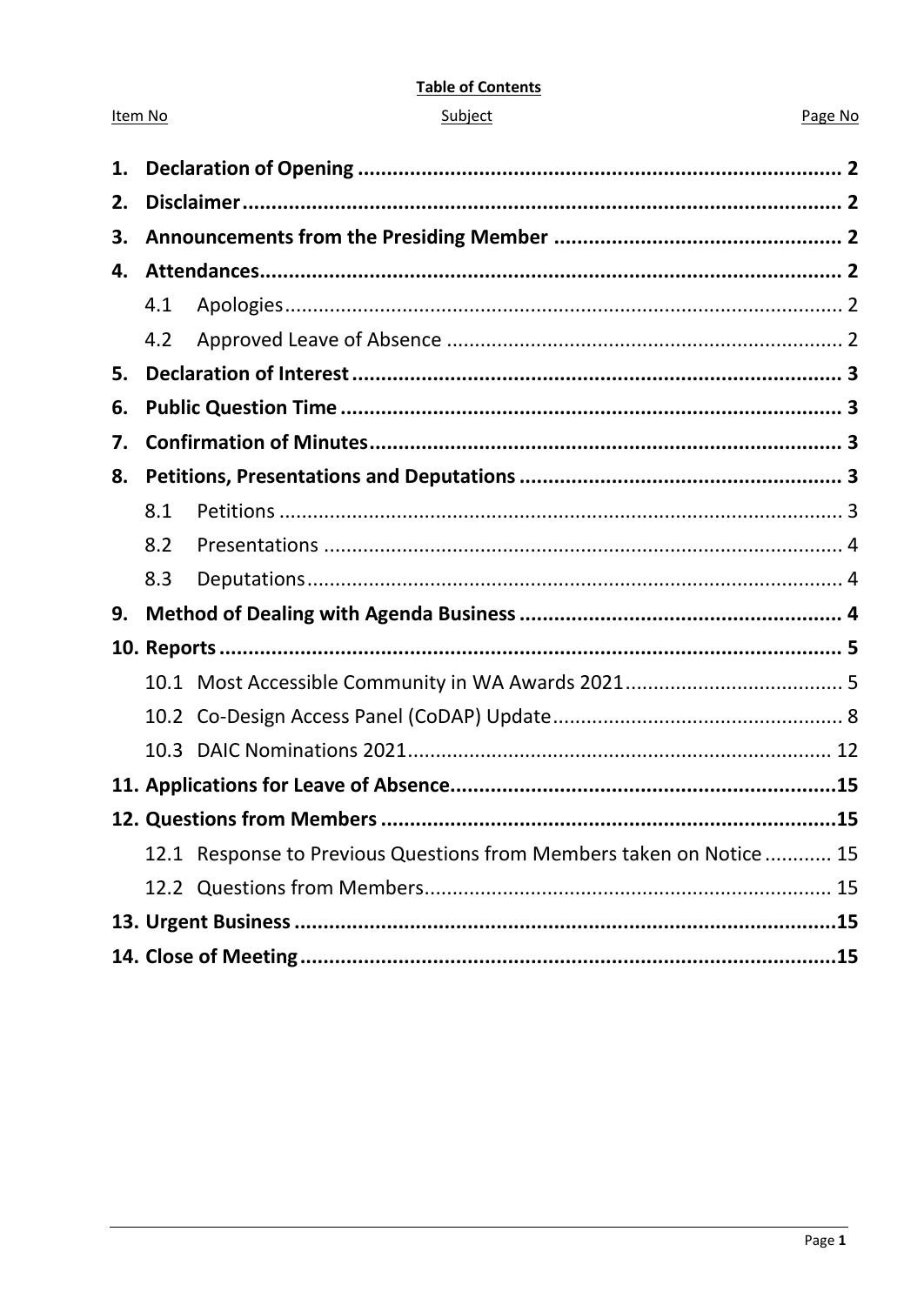# **Acknowledgement of Country**

\_\_\_\_\_\_\_\_\_\_\_\_\_\_\_\_\_\_\_\_\_\_\_\_\_\_\_\_\_\_\_\_\_\_\_\_\_\_\_\_\_\_\_\_\_\_\_\_\_\_\_\_\_\_\_\_\_\_\_\_\_\_\_\_\_\_\_\_\_\_\_\_\_\_\_\_\_\_\_\_\_\_\_\_\_\_\_\_\_\_\_\_\_\_\_

We acknowledge the Traditional Custodians of this land, the Wardandi Noongar people, and pay our respects to Elders past, present and future.

# **Vision**

Bunbury: welcoming and full of opportunities.

# **Organisational Values**

# #WEARECOB

| <b>WE ARE COMMUNITY</b> | We are one team<br>We keep each other safe<br>We display empathy and respect<br>We have fun and celebrate our successes<br>We work together to achieve great<br>outcomes                                                               |
|-------------------------|----------------------------------------------------------------------------------------------------------------------------------------------------------------------------------------------------------------------------------------|
| <b>WE ARE OPEN</b>      | We are open to opportunities<br>We actively listen and think things through<br>We are inclusive and treat everyone equally<br>We are honest and open in our<br>communications<br>We are open to feedback to improve our<br>performance |
| <b>WE ARE BRAVE</b>     | We lead the change, we own it<br>We trust and empower each other<br>We have the difficult conversations early<br>We hold ourselves to the highest standard<br>We have the courage to improve and<br>simplify                           |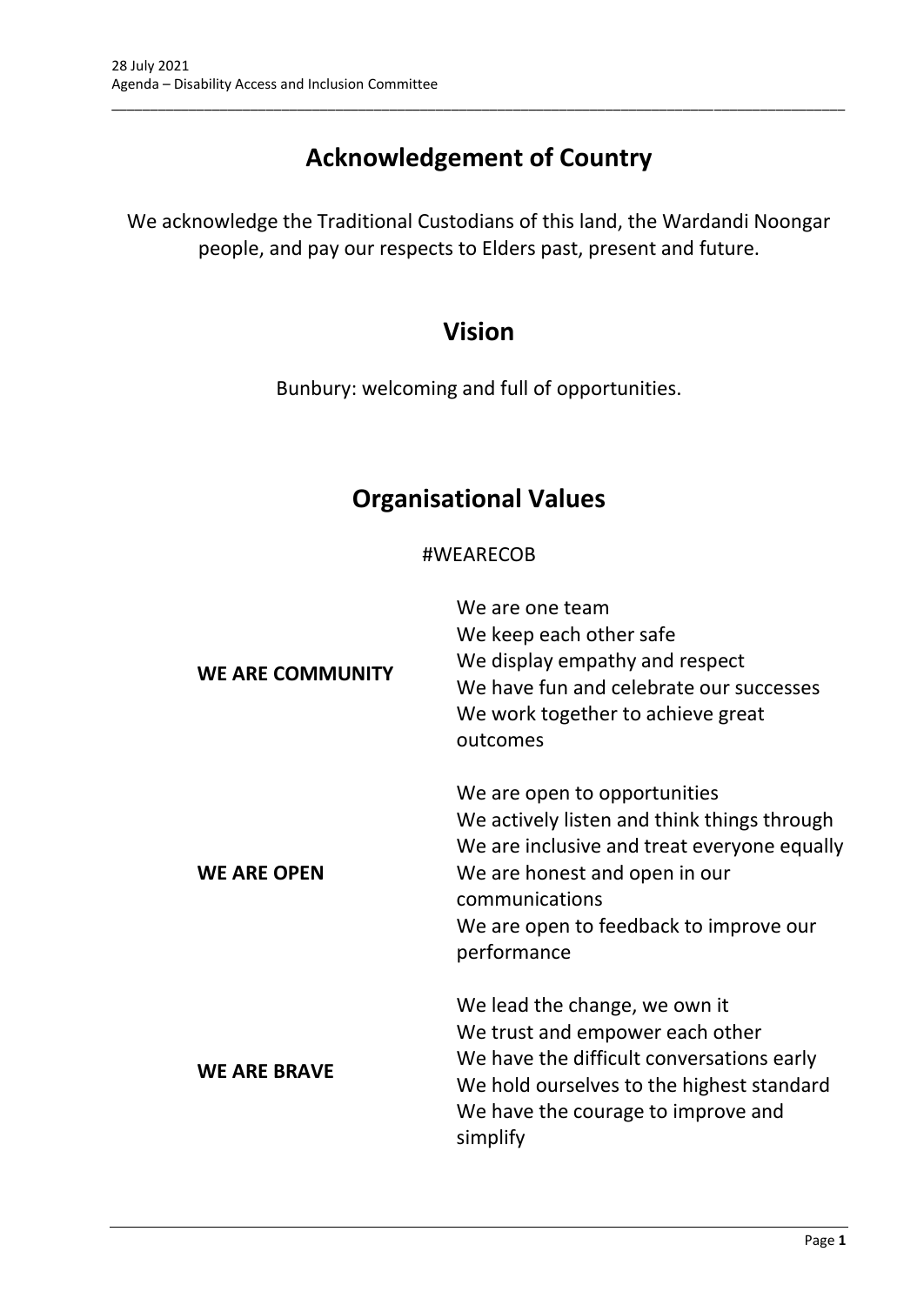

# **Disability Access and Inclusion Committee Notice of Meeting**

Dear Committee Members

The next Ordinary Meeting of the Disability Access and Inclusion Committee will be held in the *Ocean Room,* 2-4 Stephen Street, Bunbury, on 28 July 2021 at 4:00pm.

Signed: **Gary Barbour Director Sustainable Communities**

# **Agenda 28 July 2021**

Members of the public to note that recommendations made by this committee are not final and will be subject to adoption (or otherwise) at a future meeting of the Bunbury City Council.

# *Committee Members:*

| <b>Member Name</b>       | <b>Representing</b>                                             |
|--------------------------|-----------------------------------------------------------------|
| Cr Karen Turner          | <b>Councillor Representative</b>                                |
| <b>Cr Michelle Steck</b> | <b>Councillor Representative</b>                                |
| <b>Charmaine Herbst</b>  | Community Service Organisation Representative<br>(Wanslea NDIS) |
| <b>Mark Blowers</b>      | <b>Community Representative</b>                                 |
| Melissa Portolan         | <b>Community Representative</b>                                 |
| Jessica Te Ngaio         | <b>Community Representative</b>                                 |
| Mal Osborne              | <b>Chief Executive Officer</b>                                  |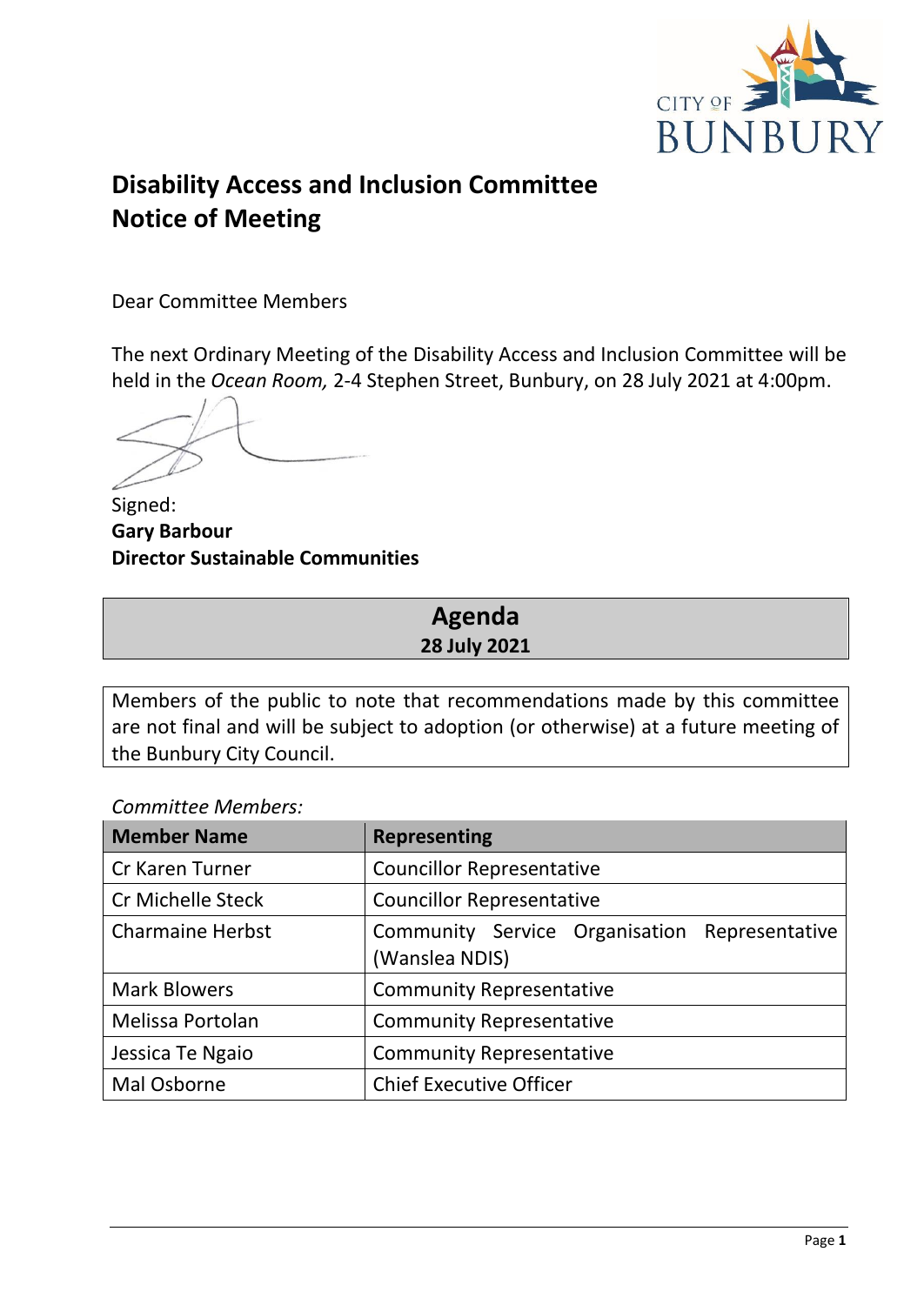### *Support Staff:*

| <b>Name</b>       | <b>Title</b>                                                                            |
|-------------------|-----------------------------------------------------------------------------------------|
| Lorraine Crook    | Community Partnerships Officer - Inclusion                                              |
| Danika Wellington | Senior Community Partnerships Officer                                                   |
| Sarah Upton       | <b>Manager Community Services</b>                                                       |
| Liz Allan         | Executive Assistant (Research and Projects) to the<br>Director Sustainable Communities. |

\_\_\_\_\_\_\_\_\_\_\_\_\_\_\_\_\_\_\_\_\_\_\_\_\_\_\_\_\_\_\_\_\_\_\_\_\_\_\_\_\_\_\_\_\_\_\_\_\_\_\_\_\_\_\_\_\_\_\_\_\_\_\_\_\_\_\_\_\_\_\_\_\_\_\_\_\_\_\_\_\_\_\_\_\_\_\_\_\_\_\_\_\_\_\_

# <span id="page-4-0"></span>**1. Declaration of Opening**

The Presiding Member declared the meeting open at \_\_\_\_\_\_\_\_\_\_\_\_\_pm.

# <span id="page-4-1"></span>**2. Disclaimer**

Not applicable to this committee.

# <span id="page-4-2"></span>**3. Announcements from the Presiding Member**

# <span id="page-4-3"></span>**4. Attendances**

# <span id="page-4-4"></span>**4.1 Apologies**

# <span id="page-4-5"></span>**4.2 Approved Leave of Absence**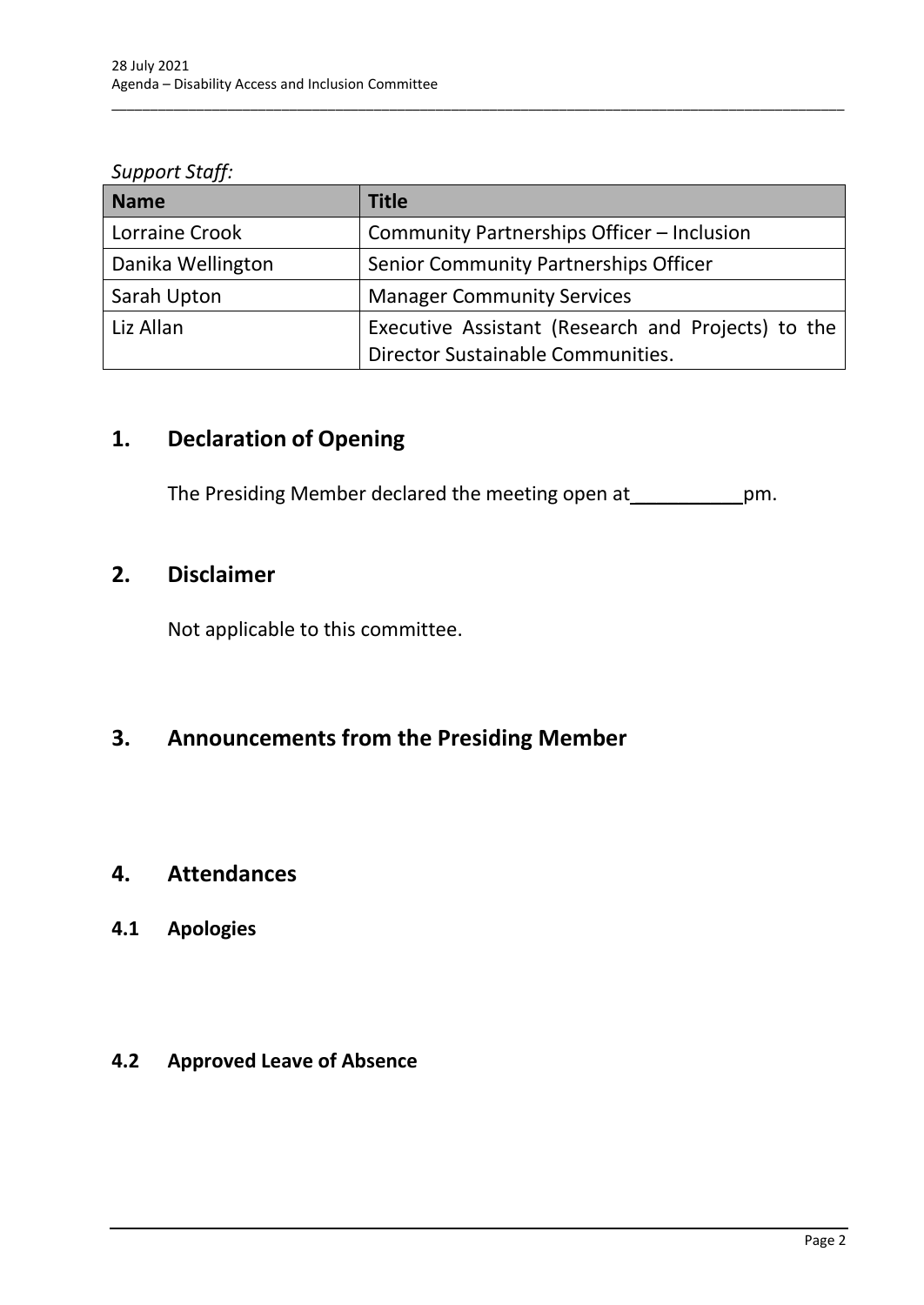# <span id="page-5-0"></span>**5. Declaration of Interest**

IMPORTANT: Committee members to complete a "Disclosure of Interest" form for each item on the agenda in which they wish to disclose a financial/proximity/impartiality interest. They should give the form to the Presiding Member before the meeting commences. After the meeting, the form is to be forwarded to the Administration Services Section for inclusion in the Corporate Financial Disclosures Register.

\_\_\_\_\_\_\_\_\_\_\_\_\_\_\_\_\_\_\_\_\_\_\_\_\_\_\_\_\_\_\_\_\_\_\_\_\_\_\_\_\_\_\_\_\_\_\_\_\_\_\_\_\_\_\_\_\_\_\_\_\_\_\_\_\_\_\_\_\_\_\_\_\_\_\_\_\_\_\_\_\_\_\_\_\_\_\_\_\_\_\_\_\_\_\_

# <span id="page-5-1"></span>**6. Public Question Time**

Not applicable to this committee.

# <span id="page-5-2"></span>**7. Confirmation of Minutes**

The Minutes of the meeting of the Disability Access and Inclusion Committee Meeting held 19 May 2021 had been circulated.

# **Recommendation**

That the Minutes of the Disability Access and Inclusion Committee Meeting held 19 May 2021 be confirmed as a true and correct record.

# <span id="page-5-3"></span>**8. Petitions, Presentations and Deputations**

<span id="page-5-4"></span>**8.1 Petitions**

Nil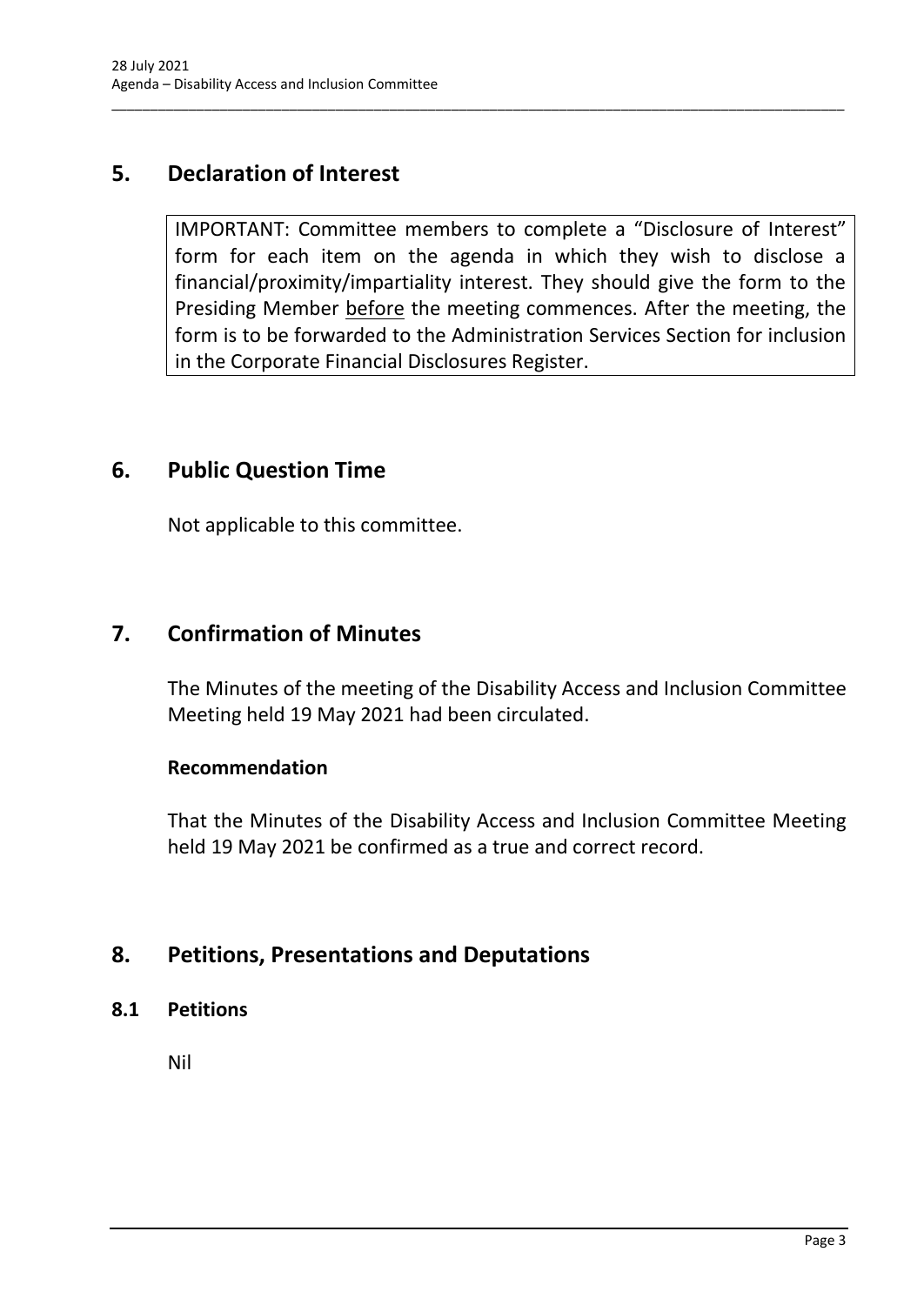### <span id="page-6-0"></span>**8.2 Presentations**

Nil

# <span id="page-6-1"></span>**8.3 Deputations**

Nil

# <span id="page-6-2"></span>**9. Method of Dealing with Agenda Business**

Items are dealt with in the order that they appear.

\_\_\_\_\_\_\_\_\_\_\_\_\_\_\_\_\_\_\_\_\_\_\_\_\_\_\_\_\_\_\_\_\_\_\_\_\_\_\_\_\_\_\_\_\_\_\_\_\_\_\_\_\_\_\_\_\_\_\_\_\_\_\_\_\_\_\_\_\_\_\_\_\_\_\_\_\_\_\_\_\_\_\_\_\_\_\_\_\_\_\_\_\_\_\_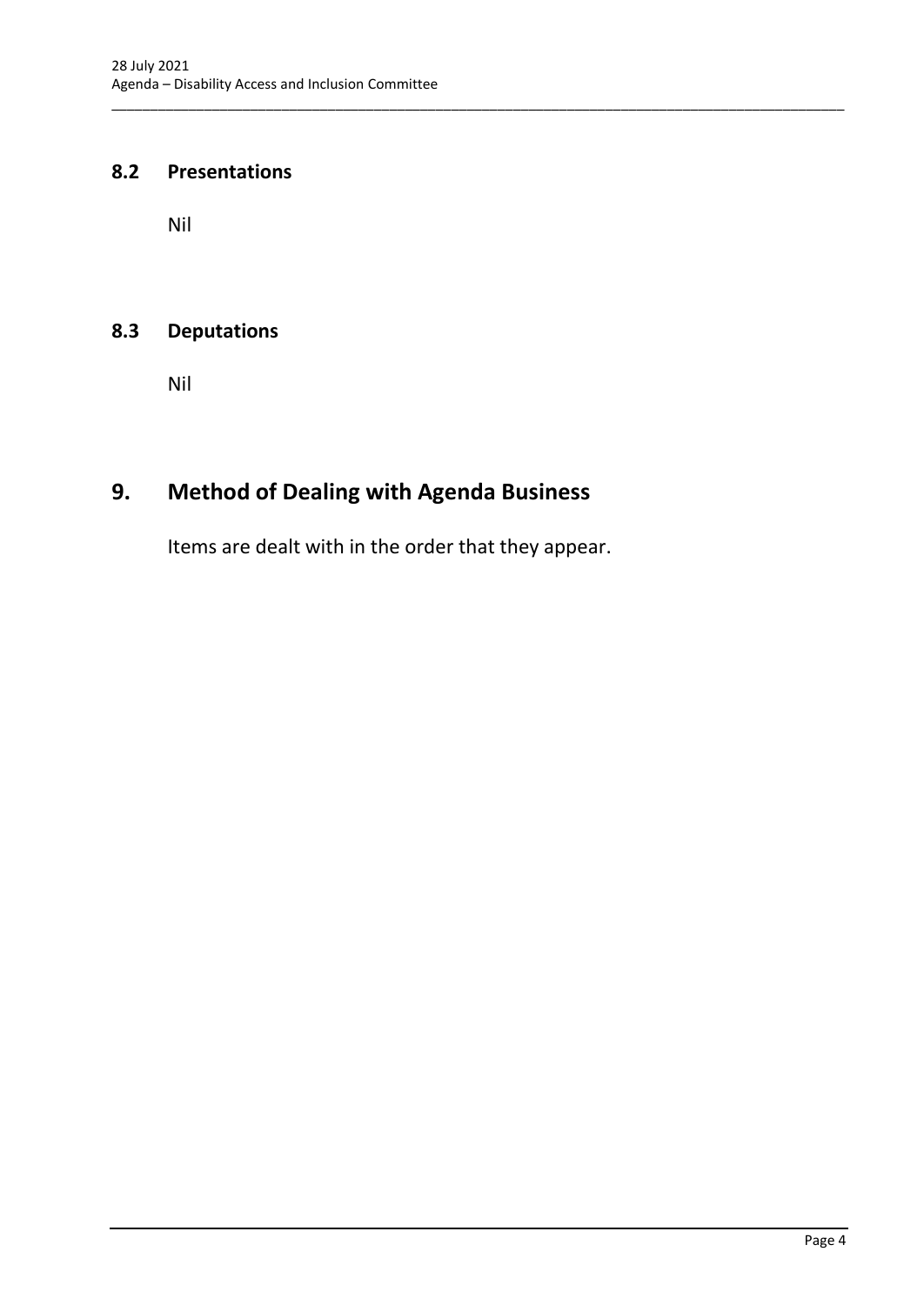# <span id="page-7-0"></span>**10. Reports**

#### <span id="page-7-1"></span>**10.1 Most Accessible Community in WA Awards 2021**

| <b>Applicant/Proponent:</b> | Internal                                       |
|-----------------------------|------------------------------------------------|
| <b>Responsible Officer:</b> | Lorraine Crook, Community Partnerships Officer |
| <b>Responsible</b>          | Sarah Upton, Manager Community Services        |
| <b>Manager:</b>             |                                                |
| <b>Executive:</b>           | Gary Barbour, Director Sustainable Communities |
| <b>Authority/Discretion</b> | Advocacy<br>Review                             |
|                             | Executive/Strategic<br>Quasi-Judicial          |
|                             | Information<br>Legislative                     |
|                             | Purposes                                       |
| <b>Attachments:</b>         | Nil                                            |

\_\_\_\_\_\_\_\_\_\_\_\_\_\_\_\_\_\_\_\_\_\_\_\_\_\_\_\_\_\_\_\_\_\_\_\_\_\_\_\_\_\_\_\_\_\_\_\_\_\_\_\_\_\_\_\_\_\_\_\_\_\_\_\_\_\_\_\_\_\_\_\_\_\_\_\_\_\_\_\_\_\_\_\_\_\_\_\_\_\_\_\_\_\_\_

#### **Summary**

The Regional Capitals Alliance WA are now seeking nominations for the 2021 Most Accessible Community in Western Australia (MACWA) Awards.

### **Executive Recommendation**

That the Disability Access and Inclusion Committee note the information presented in this report.

#### **Strategic Relevance**

| Theme 1:       | Our community and culture                                                      |
|----------------|--------------------------------------------------------------------------------|
| Goal:          | A safe, healthy and cohesive community, with a rich                            |
|                | cultural life, and supportive social environment                               |
| Objective 1.5: | Establish Bunbury as the Most Accessible Regional City in<br>Australia by 2020 |

#### **Regional Impact Statement**

The MACWA Awards offer an opportunity to be recognised across the state for achieving excellence in access and inclusion.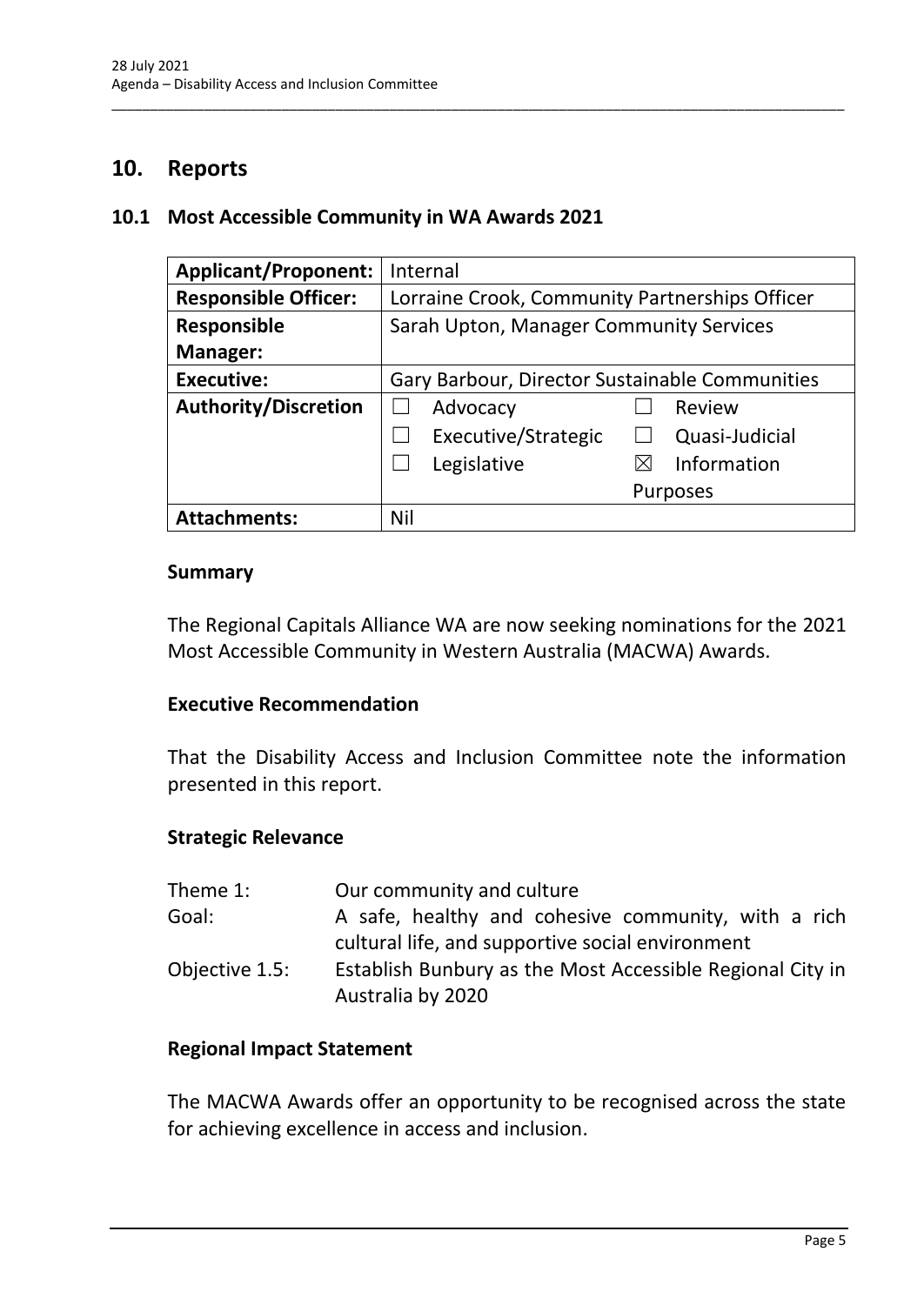# **Background**

The City of Bunbury worked with the Regional Capitals Alliance WA to develop the Most Accessible Community in Western Australia (MACWA) Awards in 2018. This aligned with the City's goal to be recognised as the Most Accessible Regional City in Australia (MARCIA) and provided a vehicle for Local Government authorities across the state to bring focus and recognition to the work they undertake to improve access and inclusion.

\_\_\_\_\_\_\_\_\_\_\_\_\_\_\_\_\_\_\_\_\_\_\_\_\_\_\_\_\_\_\_\_\_\_\_\_\_\_\_\_\_\_\_\_\_\_\_\_\_\_\_\_\_\_\_\_\_\_\_\_\_\_\_\_\_\_\_\_\_\_\_\_\_\_\_\_\_\_\_\_\_\_\_\_\_\_\_\_\_\_\_\_\_\_\_

The awards have been delivered in 2018 and 2019 with the 2020 awards postponed due to the impact of COVID-19. This year's nominations will cover work undertaken since July 2019 to December 2020.

### **Council Policy Compliance**

The DAIC operates under the Council's Code of Conduct.

The City's DAIP commitments are outlined in the Access and Inclusion Council Policy.

# **Legislative Compliance**

*Disability Services Act 1993 (amended 2004) Local Government Act 1995*

#### **Officer Comments**

The MACWA Awards are an opportunity for the City to showcase and be recognised for the ongoing commitment the City has made to improve access and inclusion. The nomination period closes on 31 July 2021.

The City will nominate as a Regional City, highlighting projects in the following categories:

*Category 2: Infrastructure and public open space inclusion and accessibility*

• Youth Precinct Development

# *Category 3: Leadership*

• Co-Design Access Panel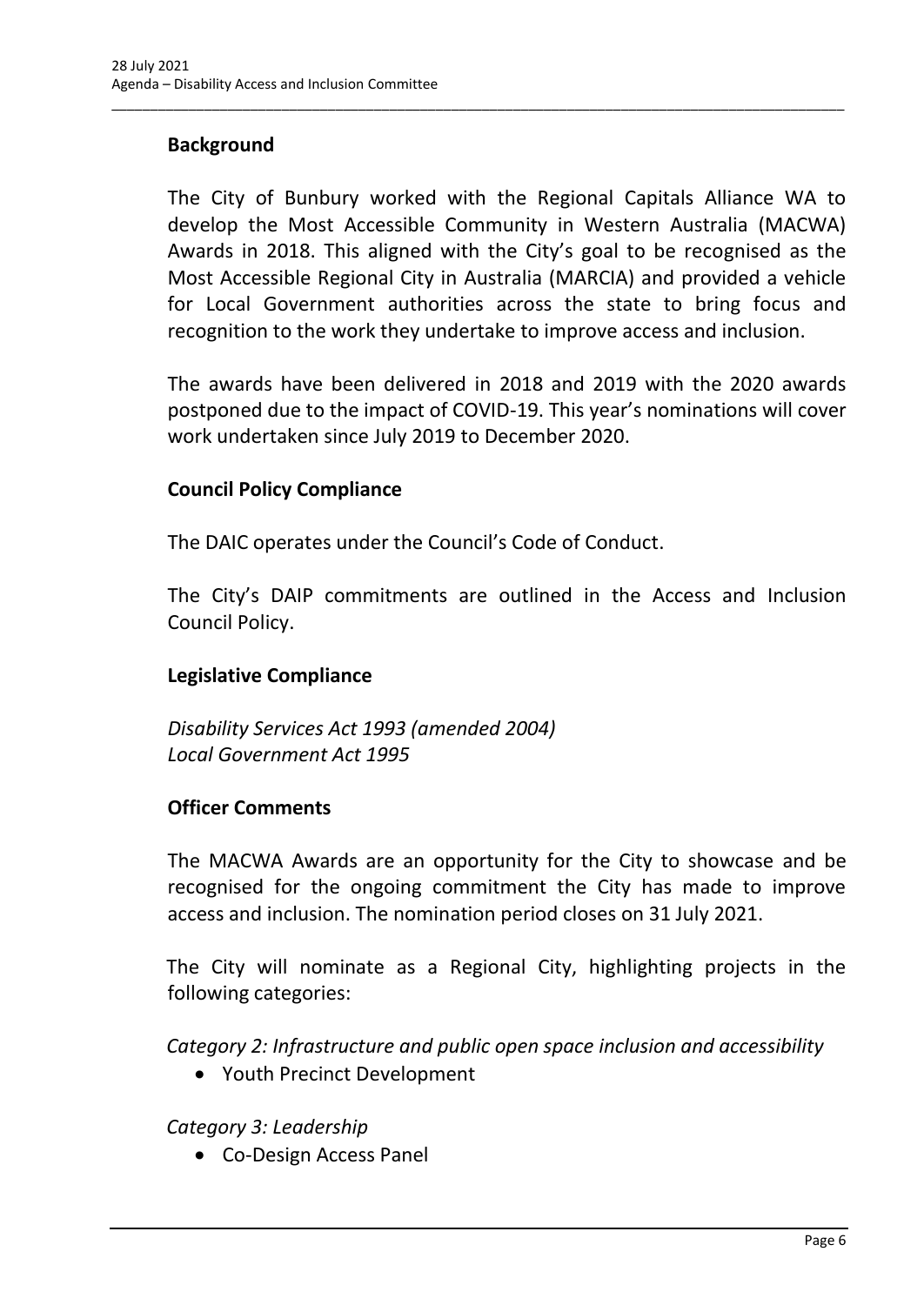Local Government winners of each category will receive \$500 to donate to a local not-for-profit or community group in their area, with an overall winner receiving an extra \$500 from the Regional Capitals Alliance of WA. Winners will be announced at the WALGA AGM in September 2021.

\_\_\_\_\_\_\_\_\_\_\_\_\_\_\_\_\_\_\_\_\_\_\_\_\_\_\_\_\_\_\_\_\_\_\_\_\_\_\_\_\_\_\_\_\_\_\_\_\_\_\_\_\_\_\_\_\_\_\_\_\_\_\_\_\_\_\_\_\_\_\_\_\_\_\_\_\_\_\_\_\_\_\_\_\_\_\_\_\_\_\_\_\_\_\_

# **Analysis of Financial and Budget Implications**

There are no financial or budgetary implications associated with this report.

#### **Community Consultation**

Not applicable

### **Councillor/Officer Consultation**

Not applicable

#### **Applicant Consultation**

Not applicable

#### **Timeline: Council Decision Implementation**

The City's application will be submitted prior to the closing date of 31 July 2021. The outcome will be announced on 20 September 2021 at the WALGA AGM.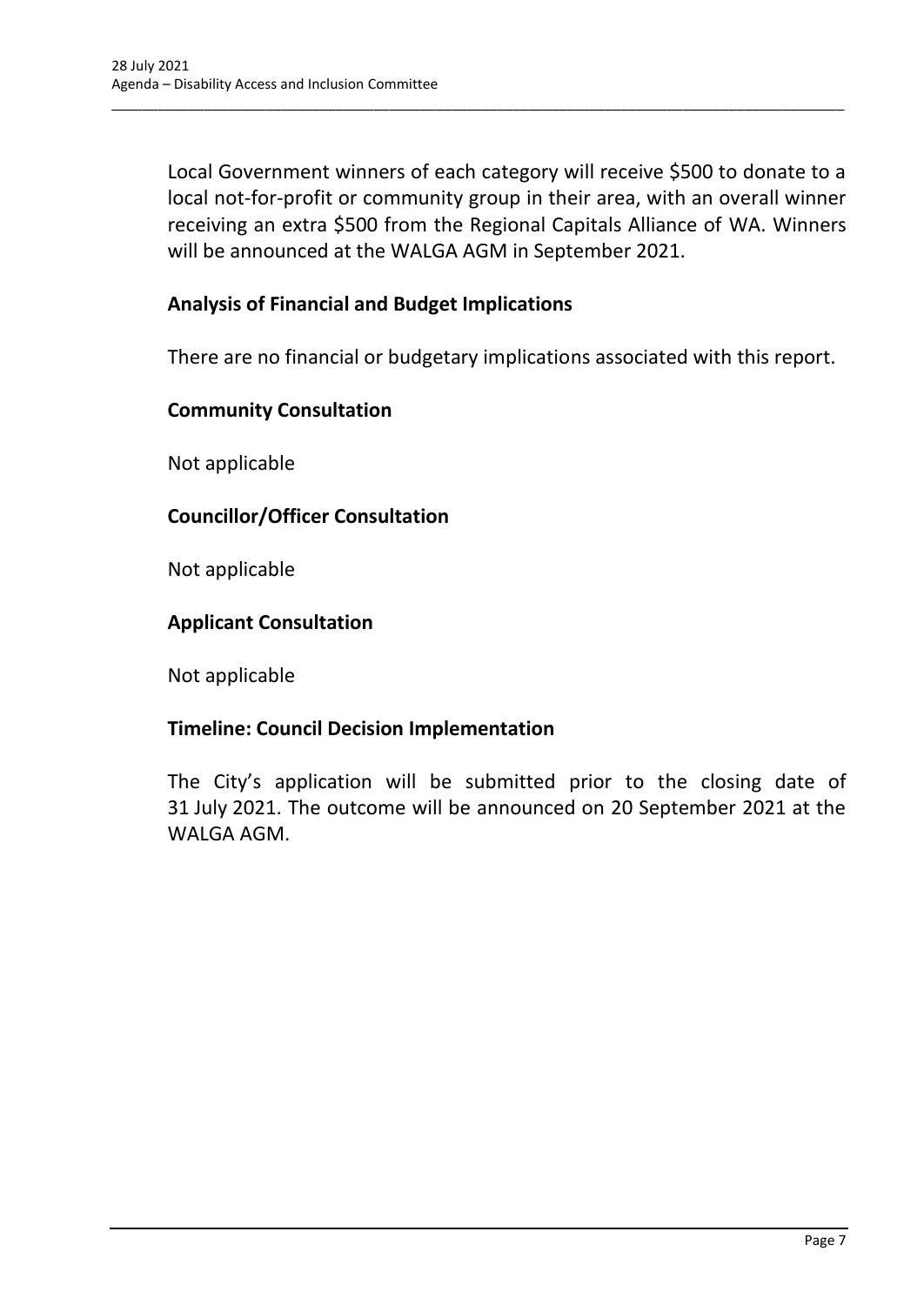# <span id="page-10-0"></span>**10.2 Co-Design Access Panel (CoDAP) Update**

| <b>Applicant/Proponent:</b> | Internal                                       |
|-----------------------------|------------------------------------------------|
| <b>Responsible Officer:</b> | Lorraine Crook, Community Partnerships Officer |
| Responsible                 | Sarah Upton, Manager Community Services        |
| <b>Manager:</b>             |                                                |
| <b>Executive:</b>           | Gary Barbour, Director Sustainable Communities |
| <b>Authority/Discretion</b> | Advocacy<br>Review                             |
|                             | Executive/Strategic<br>Quasi-Judicial          |
|                             | Information<br>Legislative<br>⋉                |
|                             | <b>Purposes</b>                                |
| <b>Attachments:</b>         | Nil                                            |

\_\_\_\_\_\_\_\_\_\_\_\_\_\_\_\_\_\_\_\_\_\_\_\_\_\_\_\_\_\_\_\_\_\_\_\_\_\_\_\_\_\_\_\_\_\_\_\_\_\_\_\_\_\_\_\_\_\_\_\_\_\_\_\_\_\_\_\_\_\_\_\_\_\_\_\_\_\_\_\_\_\_\_\_\_\_\_\_\_\_\_\_\_\_\_

#### **Summary**

The purpose of this report is to provide an update on two key projects the Co-Design Access Panel (CoDAP) have been involved in being the Communication Boards and the Accessible Events Trailer.

#### **Executive Recommendation**

That the Disability Access and Inclusion Committee note the information presented in this report.

#### **Strategic Relevance**

| Theme 1:       | Our community and culture                                                                               |
|----------------|---------------------------------------------------------------------------------------------------------|
| Goal:          | A safe, healthy and cohesive community, with a rich<br>cultural life, and supportive social environment |
| Objective 1.5: | Establish Bunbury as the Most Accessible Regional City in<br>Australia by 2020                          |

#### **Regional Impact Statement**

Both projects provide widespread benefit for people with disability in the Greater Bunbury region.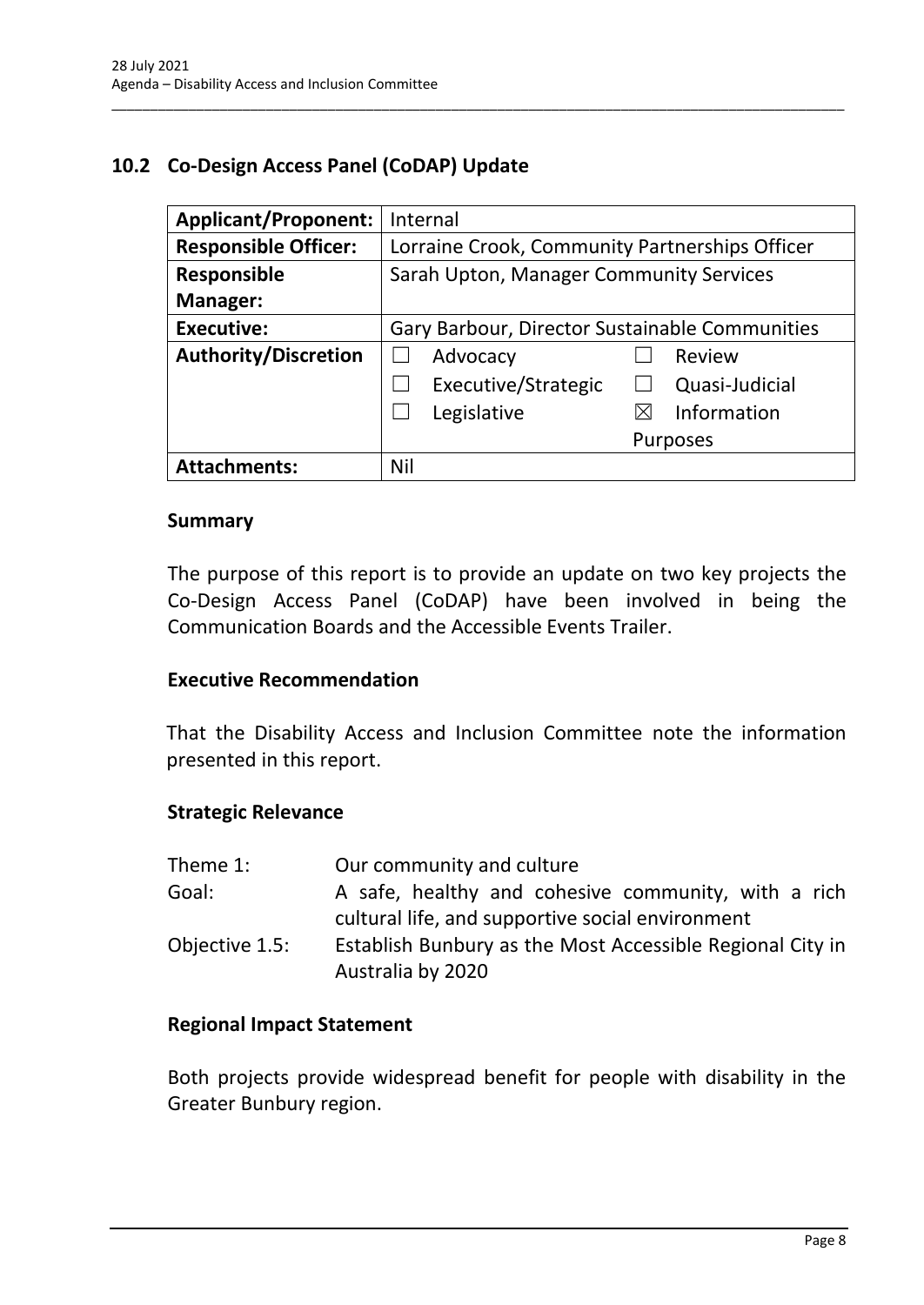# **Background**

The Co-Design Access Panel (CoDAP) has completed its first two-year tenure having been established in July 2019. The CoDAP was established out of the recommendations of the MARCIA report which was adopted by Council in 2018 (Council Decision 194/18). CoDAP seeks to provide access and inclusion advice at the concept and development phase of relevant City of Bunbury projects and has a primary focus on the built environment, parks and open spaces.

\_\_\_\_\_\_\_\_\_\_\_\_\_\_\_\_\_\_\_\_\_\_\_\_\_\_\_\_\_\_\_\_\_\_\_\_\_\_\_\_\_\_\_\_\_\_\_\_\_\_\_\_\_\_\_\_\_\_\_\_\_\_\_\_\_\_\_\_\_\_\_\_\_\_\_\_\_\_\_\_\_\_\_\_\_\_\_\_\_\_\_\_\_\_\_

Since July 2019 CoDAP has consulted on several City of Bunbury projects, including the Youth Precinct and external projects including the Department of Conservation, Biodiversity and Attractions Mangrove Cove development and the Southern Ports Authority Outer Harbour accessible fishing jetty.

### **Council Policy Compliance**

The DAIC operates under the Council's Code of Conduct.

The City's DAIP commitments are outlined in the Access and Inclusion Council Policy.

# **Legislative Compliance**

*Disability Services Act 1993 (amended 2004) Local Government Act 1995*

# **Officer Comments**

CoDAP has recently been consulted on two innovative projects currently being developed:

1. Communication Boards

Two community members approached the City to install communication boards in City playgrounds and facilities. These communication boards utilise Boardmaker, an evidence-based alternative communication system to enhance communication opportunities for children with limited or non-verbal communication capacity. The boards provide the child a means to communicate their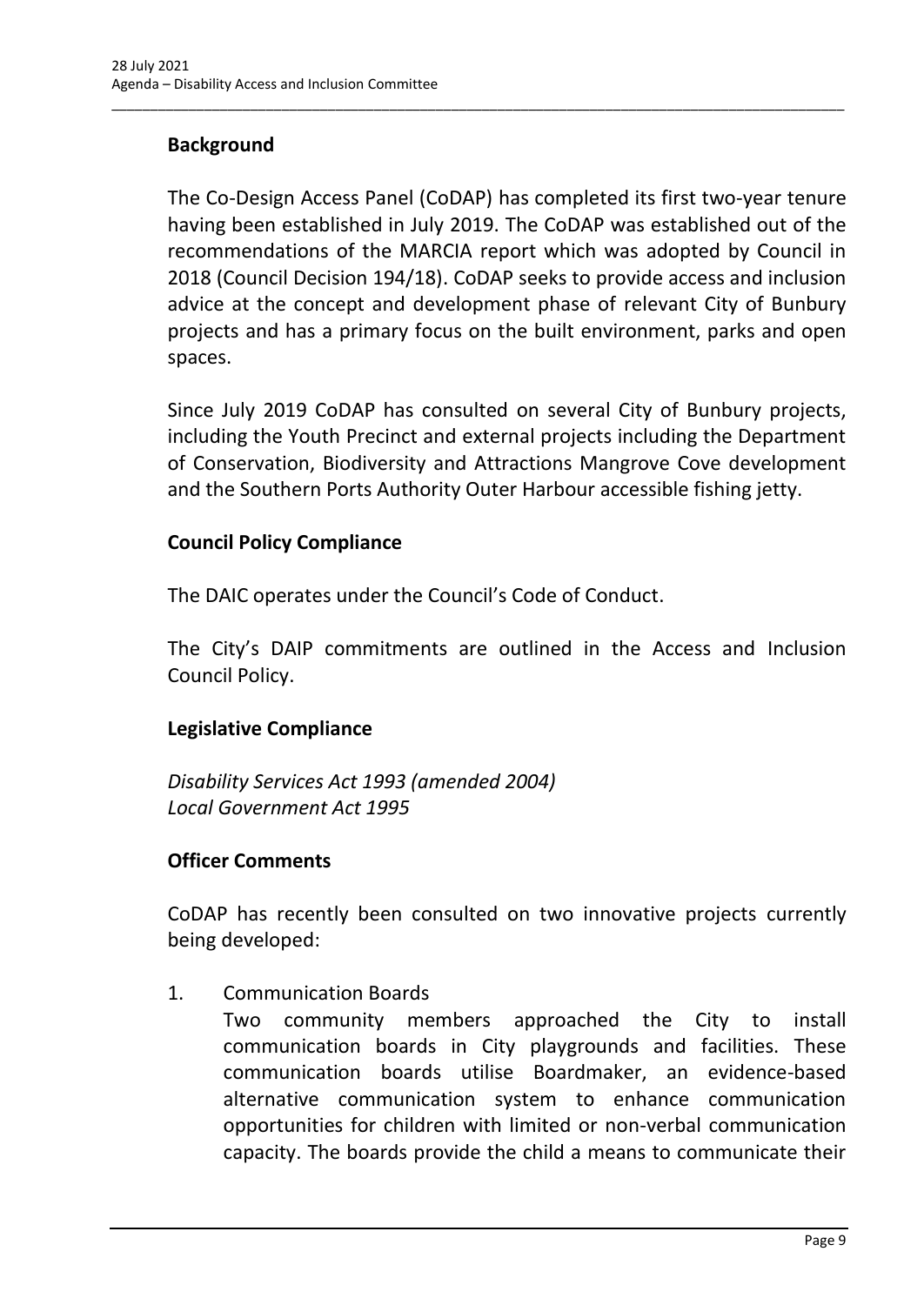needs to provide a more typical play experience and to communicate with other people and children around them.

\_\_\_\_\_\_\_\_\_\_\_\_\_\_\_\_\_\_\_\_\_\_\_\_\_\_\_\_\_\_\_\_\_\_\_\_\_\_\_\_\_\_\_\_\_\_\_\_\_\_\_\_\_\_\_\_\_\_\_\_\_\_\_\_\_\_\_\_\_\_\_\_\_\_\_\_\_\_\_\_\_\_\_\_\_\_\_\_\_\_\_\_\_\_\_

The CoDAP provided feedback on the draft design and concept of the communication boards. The design is now being finalised and installation is planned for September 2020.

The boards will be trialled in two City of Bunbury playgrounds  $-$ Koombana Bay and Big Swamp playgrounds. Upon review of the trial, the City will look to support an expansion to relevant playgrounds and City facilities.

This is the first trial of this kind in Western Australia, based on a similar project in Queensland.

2. Accessible Events Trailer

The City is working in collaboration with Enable WA to support event organisers to deliver more accessible and inclusive events through the provision of an accessible events trailer.

CoDAP was consulted on the trailer concept and asked to provide feedback on proposed equipment. Some of the proposed equipment includes kerb ramps, parking signage and portable tactiles.

The City intends to repurpose its current events trailer (previously used for traffic management however currently underutilised) and provide it to Enable WA to use for this initiative. In addition, the City will provide a safe place to store the trailer, proposed to be Hay Park Multi-Sports Pavilion carpark and equipment to be used in the trailer, such as mobi-matting and beach wheelchairs.

The trailer will be free for community groups to use with Enable WA taking sole responsibility for the ownership and administration.

As CoDAP has completed its first two-year tenure, nominations for panel members will be invited in late 2021.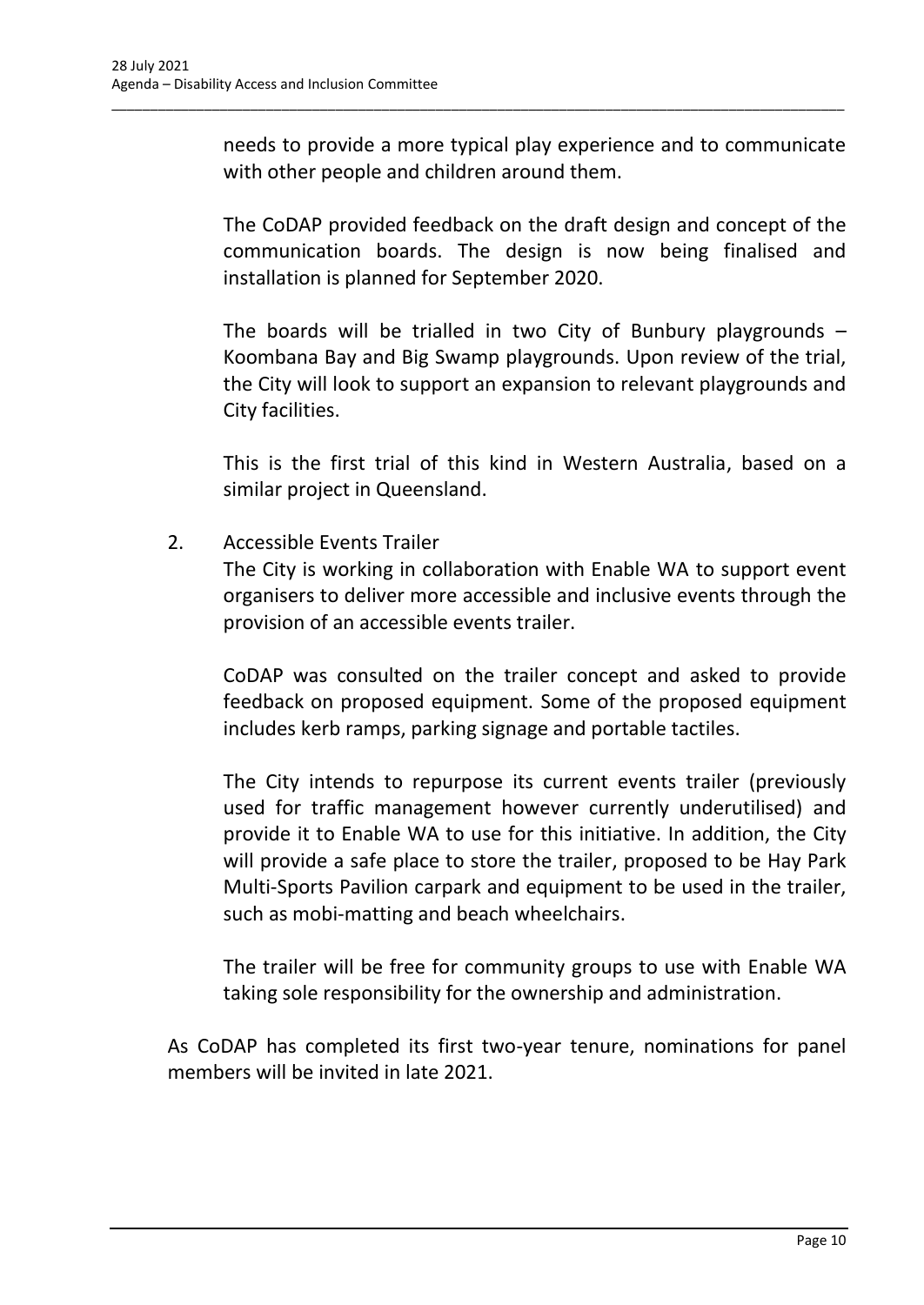# **Analysis of Financial and Budget Implications**

There are no financial or budgetary implications impacting from the recommendations of this report.

\_\_\_\_\_\_\_\_\_\_\_\_\_\_\_\_\_\_\_\_\_\_\_\_\_\_\_\_\_\_\_\_\_\_\_\_\_\_\_\_\_\_\_\_\_\_\_\_\_\_\_\_\_\_\_\_\_\_\_\_\_\_\_\_\_\_\_\_\_\_\_\_\_\_\_\_\_\_\_\_\_\_\_\_\_\_\_\_\_\_\_\_\_\_\_

### **Community Consultation**

Not applicable

# **Councillor/Officer Consultation**

Not applicable

#### **Applicant Consultation**

Not applicable

### **Timeline: Council Decision Implementation**

The projects identified in the report are ongoing and updates will be provided at the next DAIC meeting.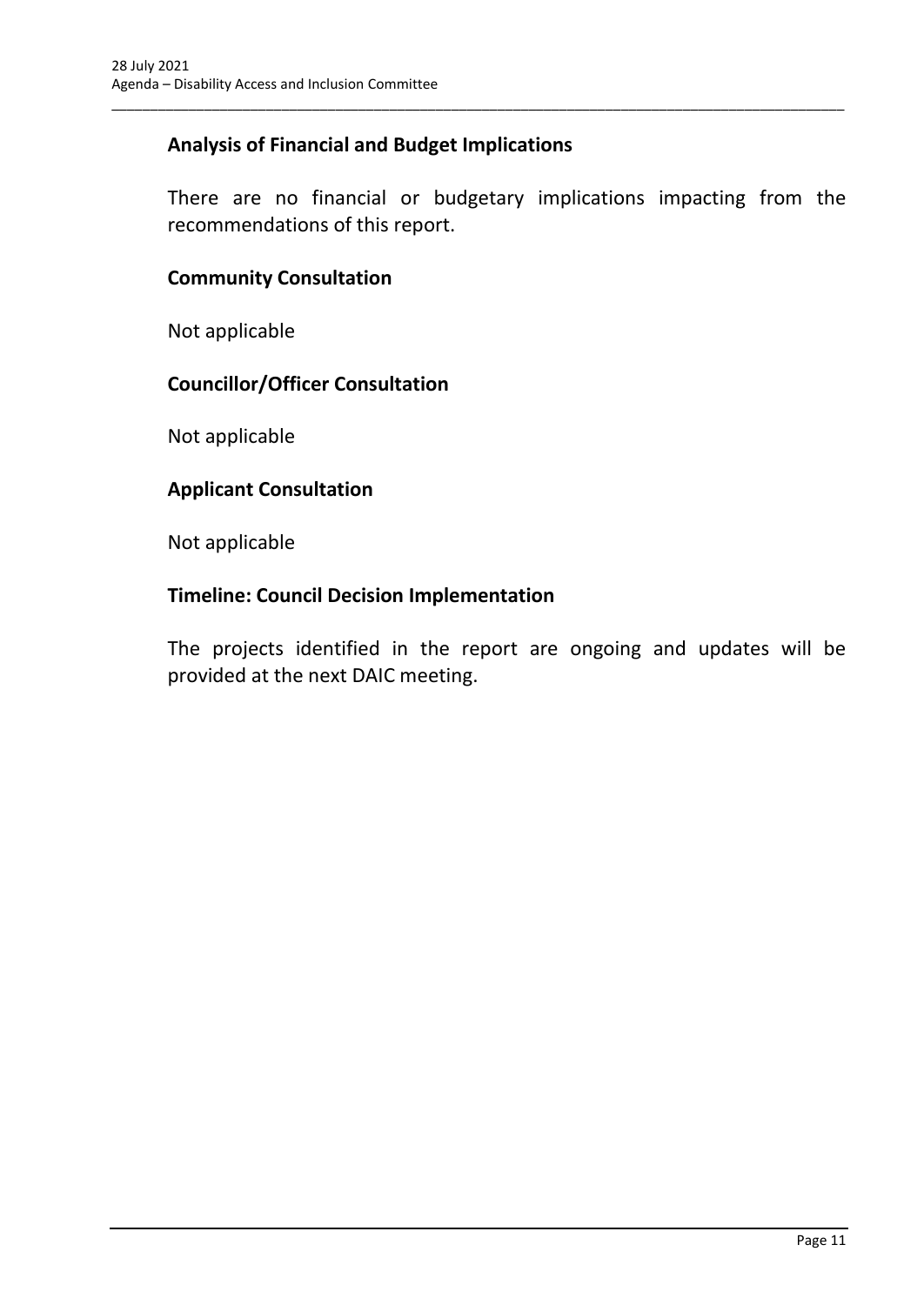### <span id="page-14-0"></span>**10.3 DAIC Nominations 2021**

| <b>Applicant/Proponent:</b> | Internal                                       |
|-----------------------------|------------------------------------------------|
| <b>Responsible Officer:</b> | Lorraine Crook, Community Partnerships Officer |
| <b>Responsible</b>          | Sarah Upton, Manager Community Services        |
| Manager:                    |                                                |
| <b>Executive:</b>           | Gary Barbour, Director Sustainable Communities |
| <b>Authority/Discretion</b> | Review<br>Advocacy                             |
|                             | Executive/Strategic<br>Quasi-Judicial          |
|                             | Information<br>Legislative                     |
|                             | <b>Purposes</b>                                |
| <b>Attachments:</b>         | Nil                                            |

\_\_\_\_\_\_\_\_\_\_\_\_\_\_\_\_\_\_\_\_\_\_\_\_\_\_\_\_\_\_\_\_\_\_\_\_\_\_\_\_\_\_\_\_\_\_\_\_\_\_\_\_\_\_\_\_\_\_\_\_\_\_\_\_\_\_\_\_\_\_\_\_\_\_\_\_\_\_\_\_\_\_\_\_\_\_\_\_\_\_\_\_\_\_\_

#### **Summary**

The purpose of this report is to advise that due to local government elections being held in October 2021, all Council Committee positions become vacant.

#### **Executive Recommendation**

That the Disability Access and Inclusion Committee (DAIC) note the information presented in this report.

#### **Strategic Relevance**

| Theme 1:       | Our community and culture                                                                               |
|----------------|---------------------------------------------------------------------------------------------------------|
| Goal:          | A safe, healthy and cohesive community, with a rich<br>cultural life, and supportive social environment |
| Objective 1.5: | Establish Bunbury as the Most Accessible Regional City in<br>Australia by 2020                          |

#### **Regional Impact Statement**

The DAIC provides opportunity for community members to make decisions that benefit Bunbury through the provision of accessible and inclusive facilities, open spaces, programs and services. This contributes to Bunbury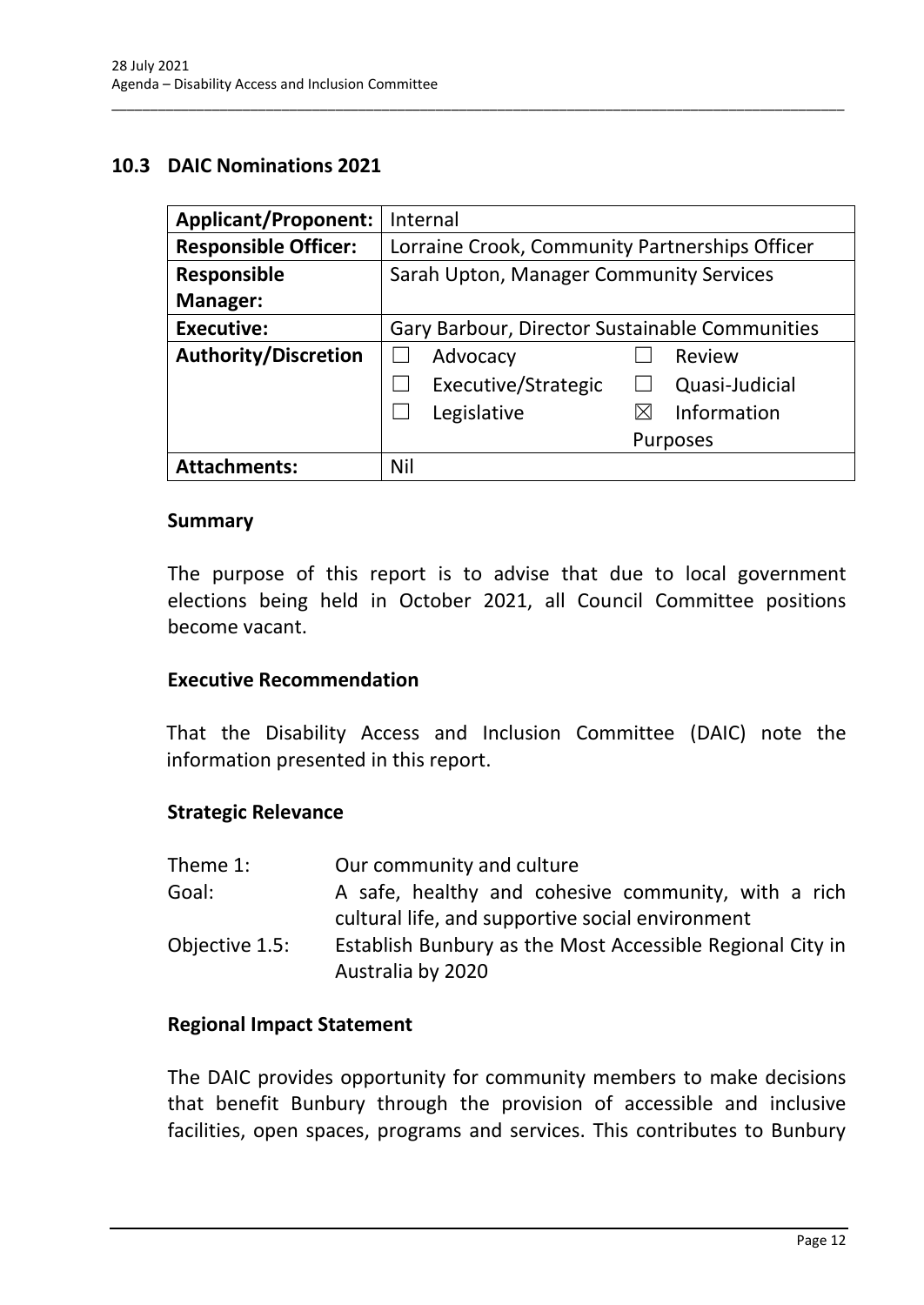being a welcoming and inclusive city for residents and visitors to the Bunbury Geographe region.

\_\_\_\_\_\_\_\_\_\_\_\_\_\_\_\_\_\_\_\_\_\_\_\_\_\_\_\_\_\_\_\_\_\_\_\_\_\_\_\_\_\_\_\_\_\_\_\_\_\_\_\_\_\_\_\_\_\_\_\_\_\_\_\_\_\_\_\_\_\_\_\_\_\_\_\_\_\_\_\_\_\_\_\_\_\_\_\_\_\_\_\_\_\_\_

# **Background**

Council elections will occur in October 2021 which means all Committees of Councils will spill and re-elect for all positions. The current DAIC is now coming to the end of its two-year tenure, with the 28 July 2021 meeting being the final meeting before the election.

# **Council Policy Compliance**

The DAIC operates under the Council's Code of Conduct.

The City's DAIP commitments are outlined in the Access and Inclusion Council Policy.

# **Legislative Compliance**

*Disability Services Act 1993 (amended 2004) Local Government Act 1995*

# **Officer Comments**

The DAIC provides an opportunity for community members with lived experience of disability to oversee the implementation and review of the City's Disability Access and Inclusion Plan and MARCIA initiatives.

Current Committee members are welcome to re-apply for their position on the DAIC for the next round.

The City would like to thank all members for their contribution over the last two years and wish them all the best for their future endeavours.

# **Analysis of Financial and Budget Implications**

There are no financial or budgetary implications impacting from the recommendations of this report.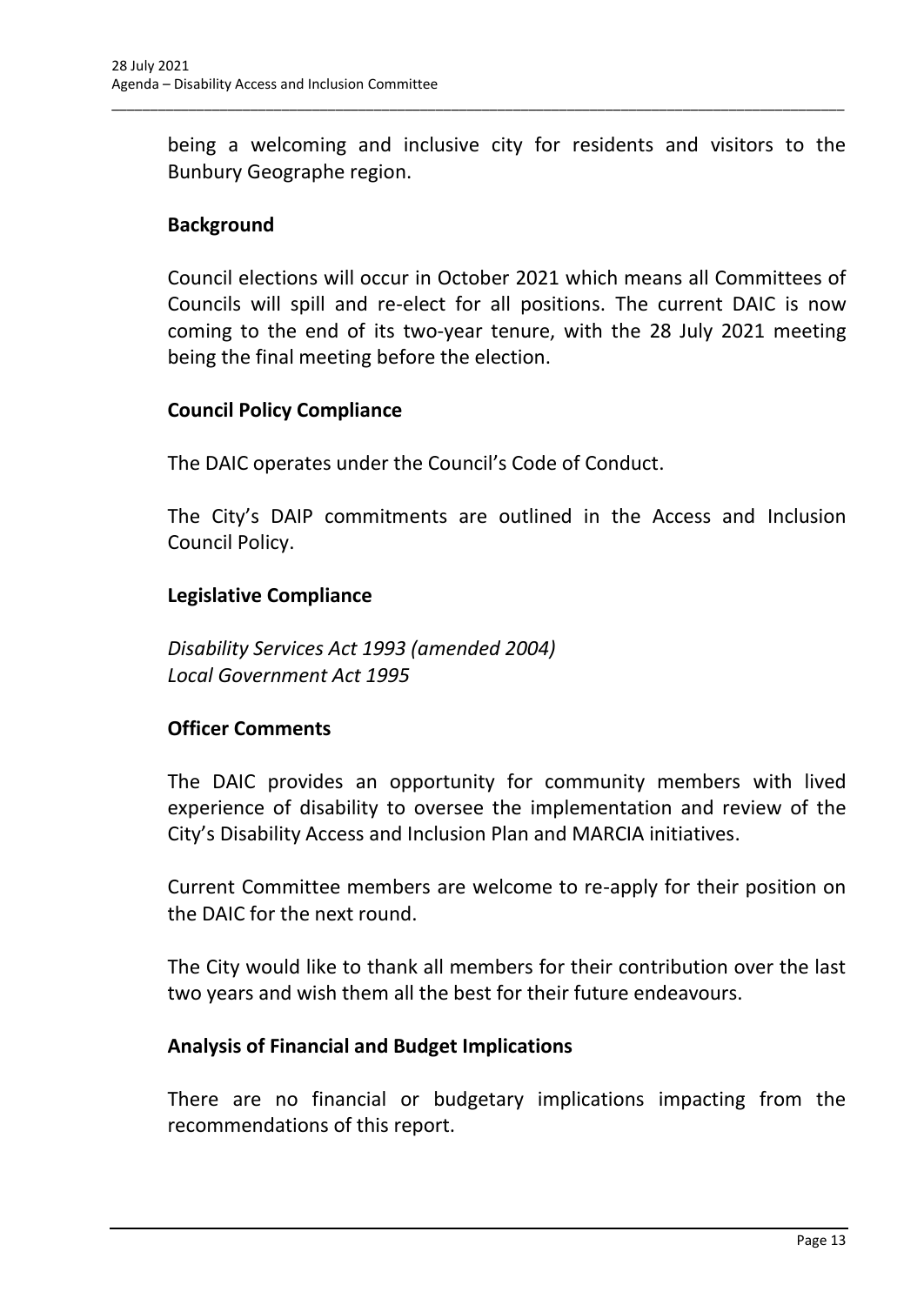### **Community Consultation**

Not applicable

# **Councillor/Officer Consultation**

Not applicable

# **Applicant Consultation**

Not applicable

# **Timeline: Council Decision Implementation**

Membership on the Committee, including Elected Member representation should be determined within two Ordinary Council Meetings from the Local Government Elections.

\_\_\_\_\_\_\_\_\_\_\_\_\_\_\_\_\_\_\_\_\_\_\_\_\_\_\_\_\_\_\_\_\_\_\_\_\_\_\_\_\_\_\_\_\_\_\_\_\_\_\_\_\_\_\_\_\_\_\_\_\_\_\_\_\_\_\_\_\_\_\_\_\_\_\_\_\_\_\_\_\_\_\_\_\_\_\_\_\_\_\_\_\_\_\_